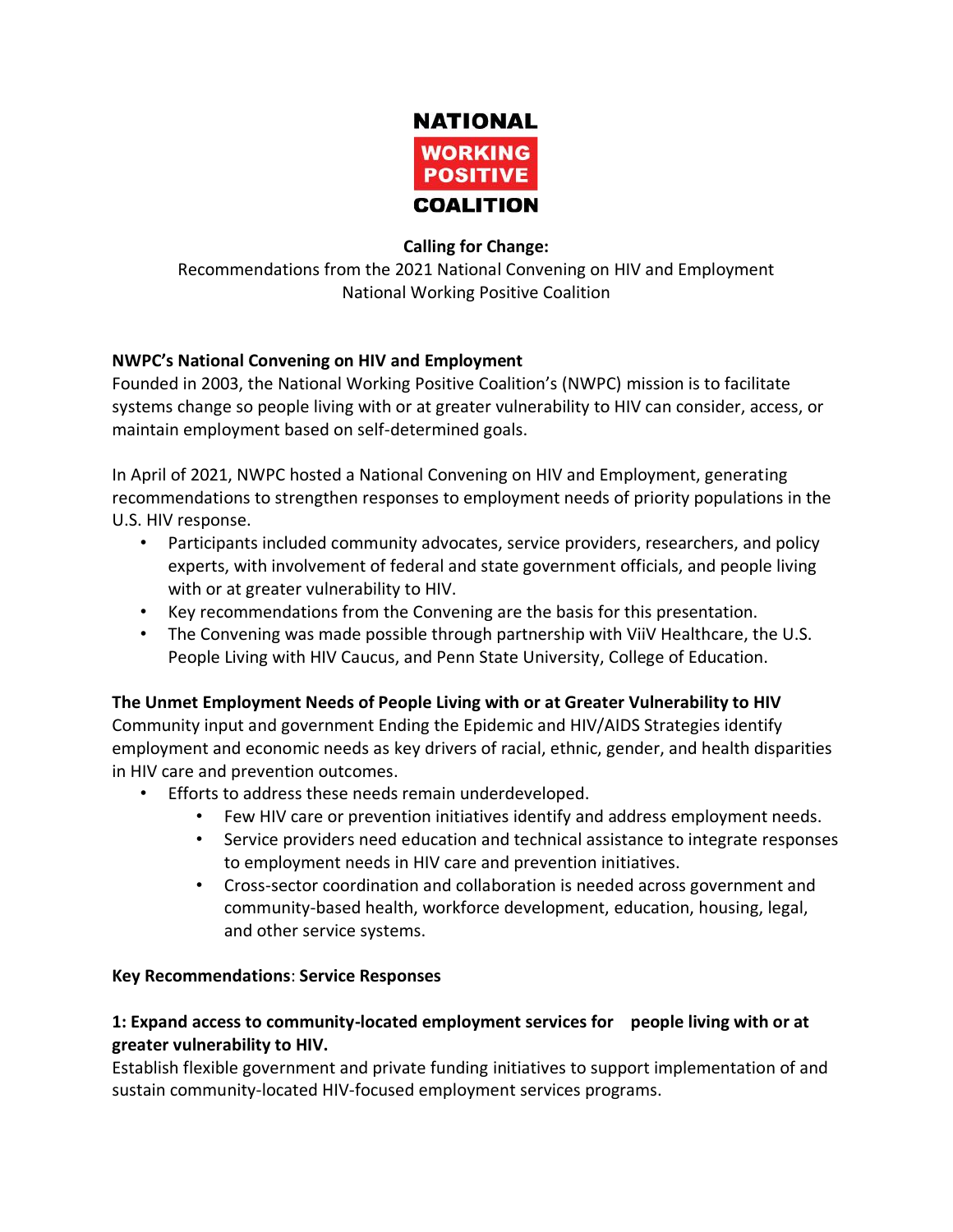- Rationale:
	- Community-located services will enable people living with or at greater vulnerability to HIV to access employment-related information, services, and resources.
	- When possible, these services are to be guided, staffed, and delivered by people living with or at greater vulnerability to HIV to ensure that these programs are responsive to the community in need of the services.

### **2: Establish and support local, state, regional and national HIV employment network initiatives.**

Provide resources and technical assistance to local, state, regional and national network initiatives to address employment needs of people living with or at greater vulnerability to HIV.

- Rationale:
	- HIV-focused employment initiatives require coordination and partnership among multiple service systems, informed by local, regional, and cultural contexts.
	- This allows for the engagement of the diverse representation of stakeholders needed for effective responses to employment needs.

### **3: Support the development of an online repository of HIV-responsive employment-related information and resources.**

Develop an online platform to support individuals, and HIV-responsive employment services and network initiatives.

- **Resources for individuals**
	- Support for individuals considering employment needs, goals, and strategies
	- Links to local employment-related services and resources
	- Information on working and access to financial, housing, and health coverage benefits, and links to benefits advisement resources
	- Information on legal rights and protections, and related legal services
- **Resources for service providers**
	- Support for providing relevant employment-related information and linkages to services and resources
	- Information on effective employment service delivery models and practices
- **Resources for policy advocates and policy makers**
	- Information on key policy issues, developments, and opportunities related to strengthening responses to employment needs of people living with or at greater vulnerability to HIV.

### **Key Recommendations: Policy**

### **1. Establish an HIV and employment policy work group.**

• Establish a multidisciplinary task force on HIV and employment with the charge of developing a plan to expand and improve employment opportunities for people living with or at greater vulnerability to HIV.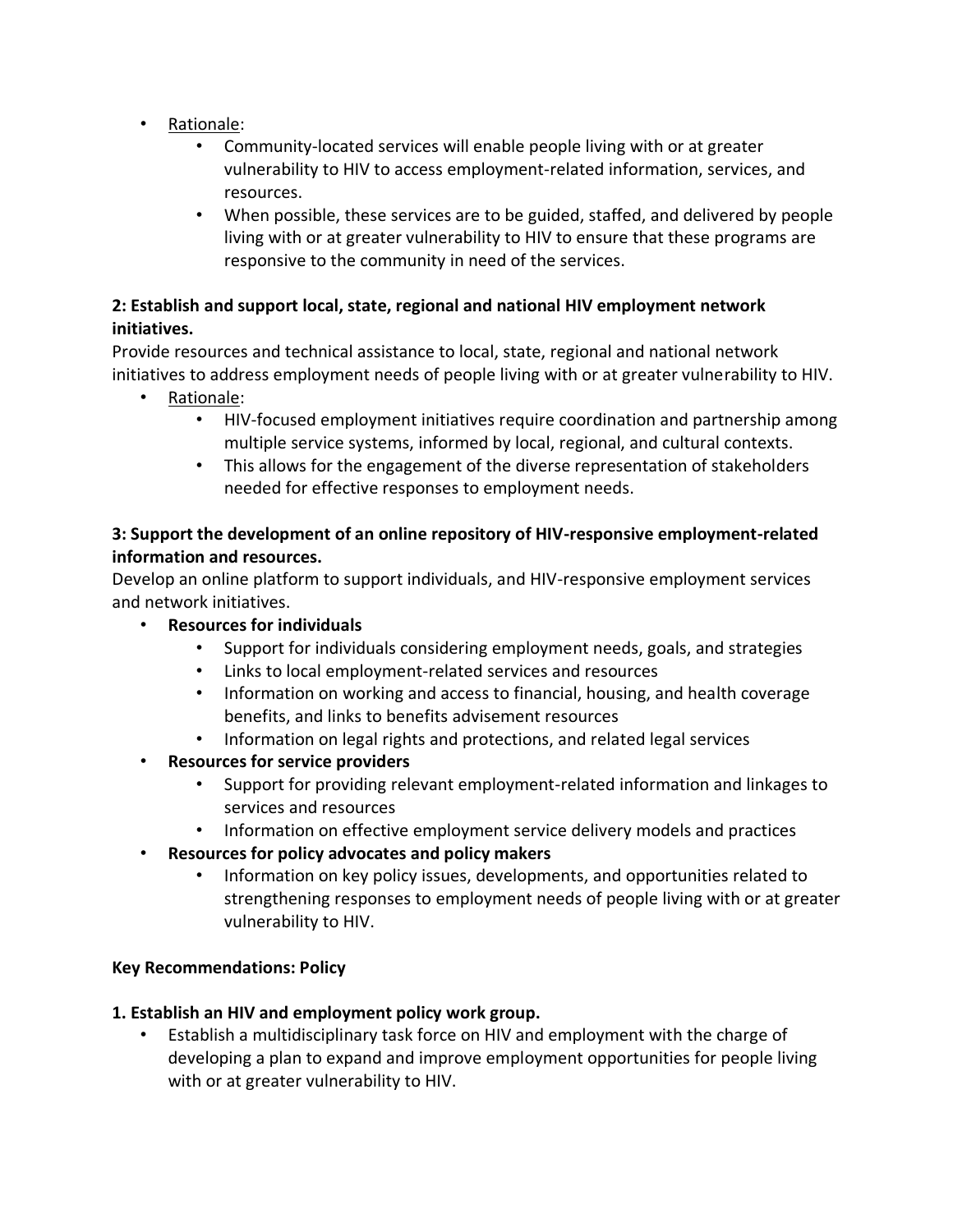- Ensure the work group includes diverse representation of people living with or at greater vulnerability to HIV, key federal agencies (DOL, ED, HHS, HUD, SSA), employment service providers, researchers, employers, and community advocates.
- This group's policy work will include:
	- A systematic review of key relevant laws, regulations, and administrative policies
	- Advocating for and monitoring implementation of employment-related provisions in the National HIV/AIDS Strategy and Ending the HIV Epidemic Plans

# **2. Collaborate with disability and chronic health condition advocates.**

Engage experts in disability and chronic health conditions to:

- Foster understanding and facilitate engagement with the broader community of disability and chronic health condition advocates.
- Strengthen alliances and coalitions for collaboration on employment-related issues that impact all people with disabilities and/or chronic health conditions.
- Share their knowledge, including best service delivery models and practices.

## **3. Disseminate the findings and recommendations from the 2021 National Convening on HIV and Employment.**

- Develop and support implementation of a dissemination strategy of the Convening findings and recommendations to respond to the urgency of needs, and to allow for greater community input into implementation of the recommendations moving forward.
- Host additional meetings with the Convening participants and others to report back on the dissemination and implementation of Convening recommendations, effective practices, emerging research, and policy developments, and to obtain new or revised recommendations.

# **4. Build and support systemic capacity to address employment needs of people living with or at greater vulnerability to HIV.**

- Integrate training across service delivery sectors.
	- Implement training across HHS (HIV care and prevention), the Dept. of Labor (workforce development), the Dept. of Education (vocational rehabilitation), HUD (HOPWA) and the Social Security Administration.
	- Update the HUD/DOL "Getting To Work" online training curriculum for service providers, and DOL/ODEP's suite of HIV and employment resources.
- Coordinate federal agency resources among DOL, ED, HHS, and HUD to provide employment services with supportive services of HHS' Ryan White HIV/AIDS Program (HRSA-HAB) and the CDC Division of HIV Prevention (DHP).
- Collaborate with the Social Security Administration to establish pathways ensuring access to employment services and information about HIV care and supportive services for applicants living with HIV who are denied disability benefits.
- Provide funding for state level grants to support employment services and network initiatives.